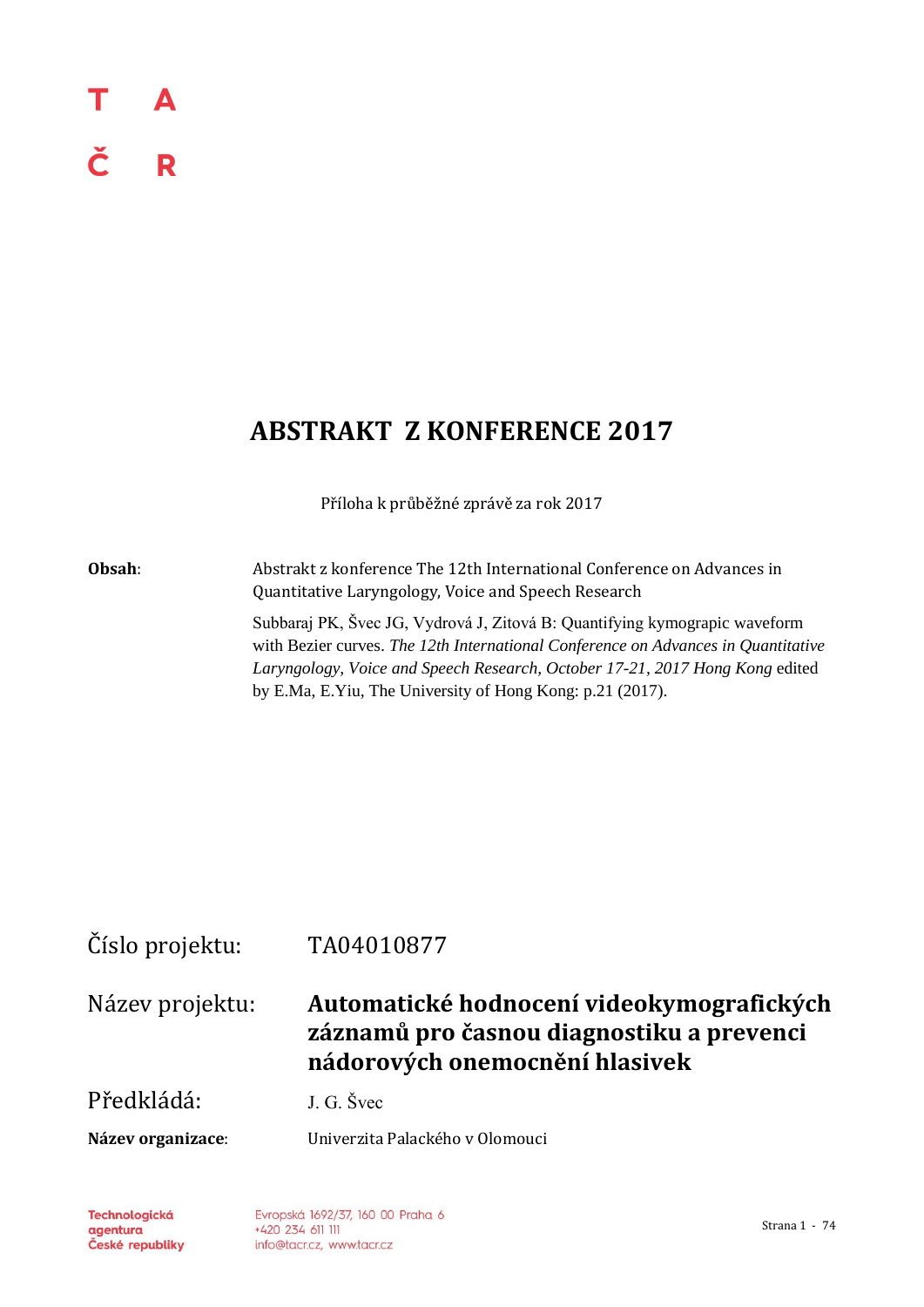#### **QUANTIFYING KYMOGRAPIC WAVEFORM WITH BEZIER CURVES**

**P. K. Subbaraj<sup>1</sup> , J.G. Švec1 , J. Vydrová 2 , B. Zitová<sup>3</sup>**

<sup>1</sup>Voice Research Lab, Department of Biophysics, Faculty of Science, Palacký University, Olomouc, Czech Republic <sup>2</sup>Voice and Hearing Contra Progue Mediael Healthcam Ltd. Španělská 4. Progue Czech Republic <sup>2</sup>Voice and Hearing Centre Prague, Medical Healthcom Ltd, Španělská 4, Prague, Czech Republic <sup>3</sup>Department Head, Research Scientist, Department of Image Processing, ÚTIA AV ČR, Prague, Czech Republic

#### **ABSTRACT**

Kymographic waveform is a set of data points representing an approximate outline of the vocal fold edge movements obtained from kymographic images. For appropriate quantification of vibration parameters, the subjected waveforms should be as smooth as possible. However, in practice, they are often unsmooth due to digital quantization noise. Here we test the use of Bezier curves, known from graphics programs, for smoothly characterizing the shape of kymographic waveforms.

#### **INTRODUCTION**

Videokymography (VKG) is a cost effective high-speed imaging technique used in the laryngological examinations to study the complex vibratory patterns of the human vocal folds [1, 2]. It helps the clinicians in objectively evaluating the important parameters of the human vocal fold vibrations [3, 4]. Software tools have been developed erstwhile to automatically identify and quantify the vibratory features from the kymogram [3, 5, 6].

The glottal cycle in the kymogram is ideally expected to have well defined glottal edges. However, the glottal edges in the actual kymograms are highly pixelated due to the quantization and compression artifacts.



Figure 1 A glottal cycle in the kymogram (a) ideal (b) pixelization in the laryngoscopically captured VKG (c) influence of pixelization on the detected glottal edges.

This imposes a problem on the glottal edge detection algorithm to truthfully capture the glottal shape for further quantification. Bezier curves are the parametric curves used to model the smooth curves [7]. The shape of the curves can be controlled intuitively by adjusting the inner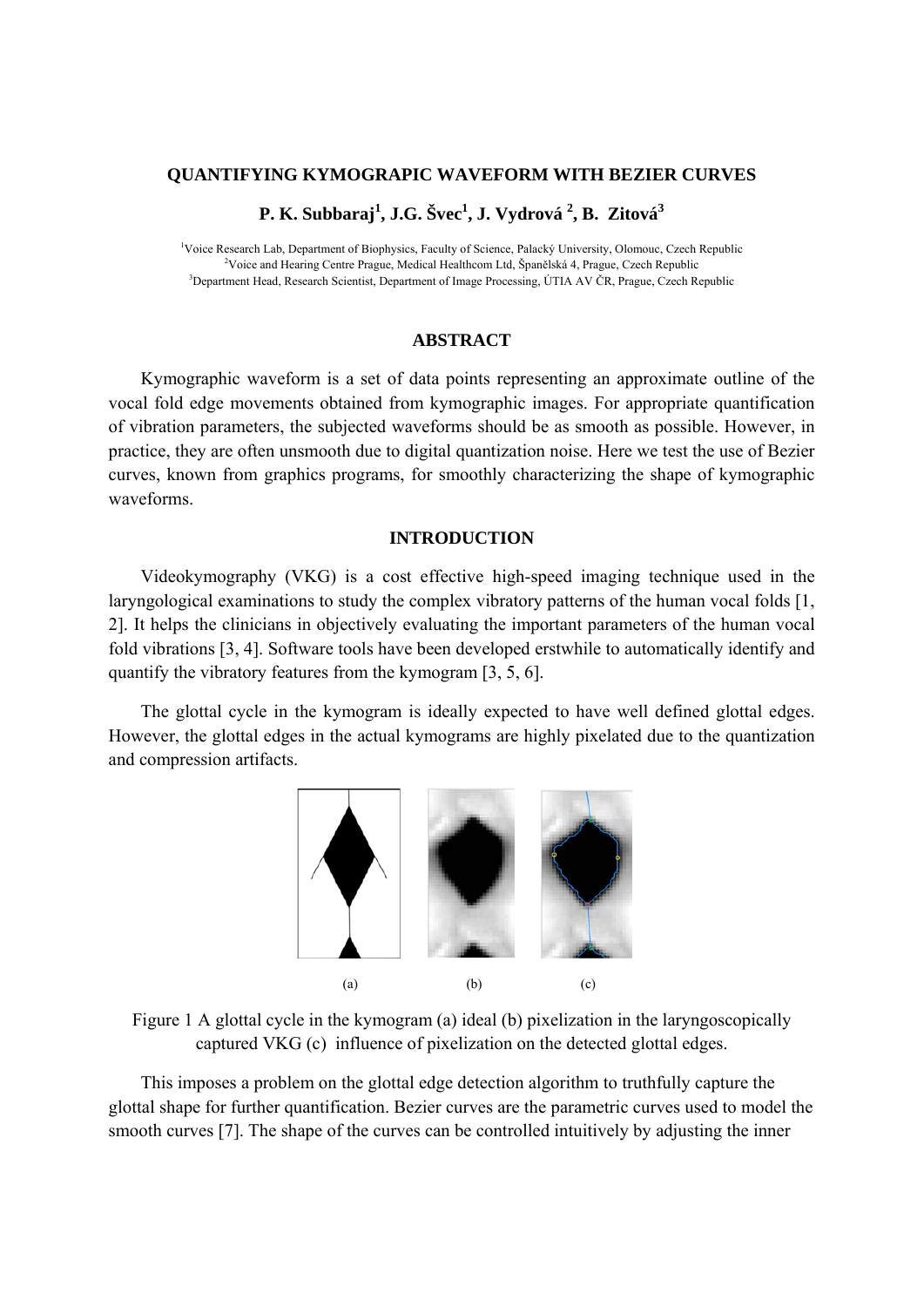control points. Here, we propose to use Bezier curves to truthfully capture different shapes of the glottal edges using manual and automatic best fitting methods for accurate quantification of the kymographic parameters.

#### **METHODS**

A VKG Analyzer Software was used to obtain kymographic waveforms from images of patients with voice disorders captured by 2nd generation videokymographic (VKG) camera. Individual cycles from the kymographic waveforms were separated and ensemble averaged to smoothen out the abrupt changes in the peaks (Fig. 2).



Figure 2 Glottal cycles are extracted from the VKG image and ensemble averaged.

Least square and non-linear optimization techniques were then used as then used as the best fit methods to optimally determine the inner control points of the Bezier curves. Cubic Bernstein polynomials were used to construct the Bezier curves. At the lateral peaks, sudden change of direction was allowed. In case of incomplete closure, additional Bezier control points were added in order to better capture the phenomena related to medial vocal fold shape in accordance with the mucosal wave theory. The fitted Bezier curves were used to automatically quantify a number of vocal fold vibration parameters.

#### **RESULTS**

The glottal width waveform was derived from the glottal edges waveform (Fig. 3). The derivative of the signum function of the glottal width waveform exhibited positive and negative spikes at the beginning and end of the glottal cycles. These spikes were then used to identify the start and end points of the individual cycles.

The modern VKG grabber duplicates each scanned lines and as a result of compression prior to storage these lines are no more identical. In order to eliminate the points pertaining to the duplicated lines, odd, even and average down-sampling were separately performed.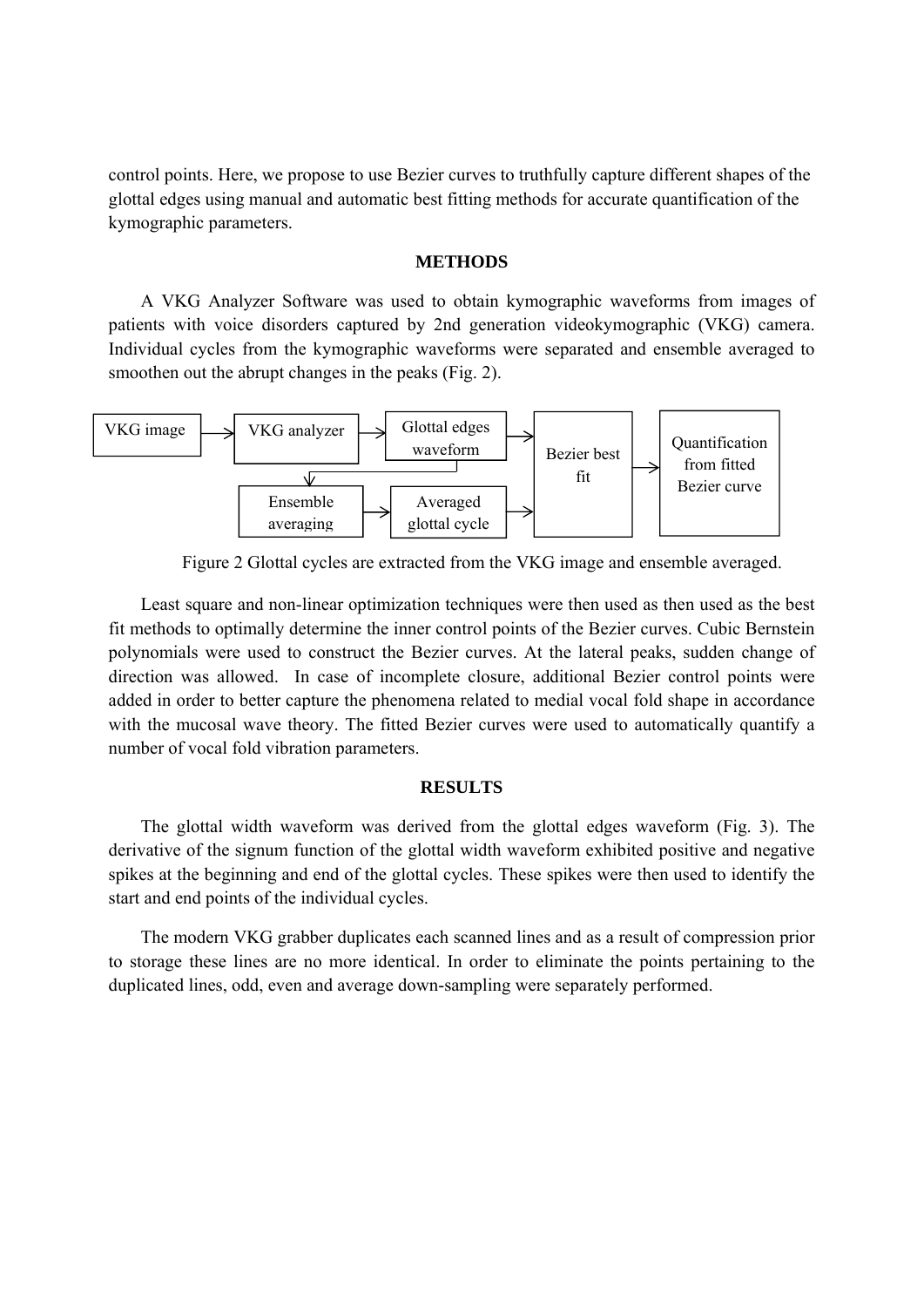

Figure 3 Identification of individual cycles: (a) glottal edge waveform (b) glottal width waveform (gw) (c) sgn(gw) (d) derivative of sgn(gw) (e) detected start and end positions of the glottal cycles from the derivative spikes.



Figure 4 Individual cycles are time shifted with respect to the cycle 1 (a), aligned without (b) and with (c) cross correlation, (d) averaged glottal cycle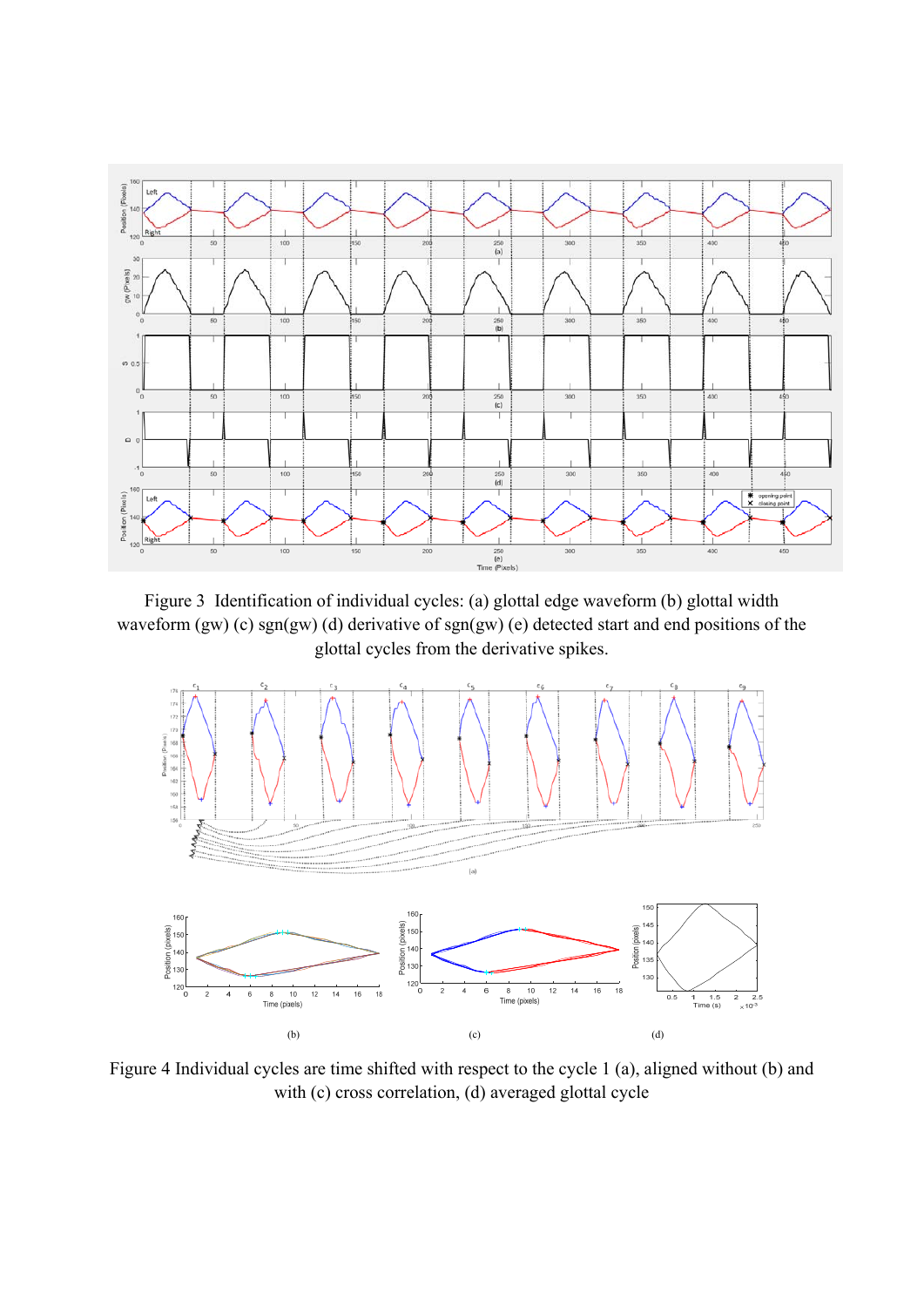Also the values introduced by the contour detection algorithm corresponding to the glottal closure were eliminated by specifying them as not a number (NaN). To ensure that the starting and end points of the glottal cycles were not removed by this process they were duplicated to their adjacent points beforehand.

The glottal edges data were resampled with an equidistance of 0.5 units and linearly interpolated. The start and end positions of glottal cycle were calculated again by the same procedure described before. The lateral peaks in each cycle were identified and they were adjusted to the middle in case of a saturated or flat peaks. The quadratic fit of the peaks were used in the drift correction of the glottal cycles. The cycles were separated and aligned with respect to the first cycle and ensemble averaged (Fig. 4).

Separate Bezier curves allowed quantifying the lateral and medial movements of the two vocal folds corresponding to the opening and closing phases. Smoothness of the Bezier curve is evident from the results of their derivatives (Fig. 5).



Figure 5 Test of smoothness from the derivatives (a) glottal edge waveforms with discontinuities in the derivatives (b) Bezier curve fitting the glottal cycle waveform with smooth derivatives, (c) discontinuities in the derivatives for the averaged glottal cycle, (d) smooth derivatives for the Bezier curve fitted on the average glottal cycle.